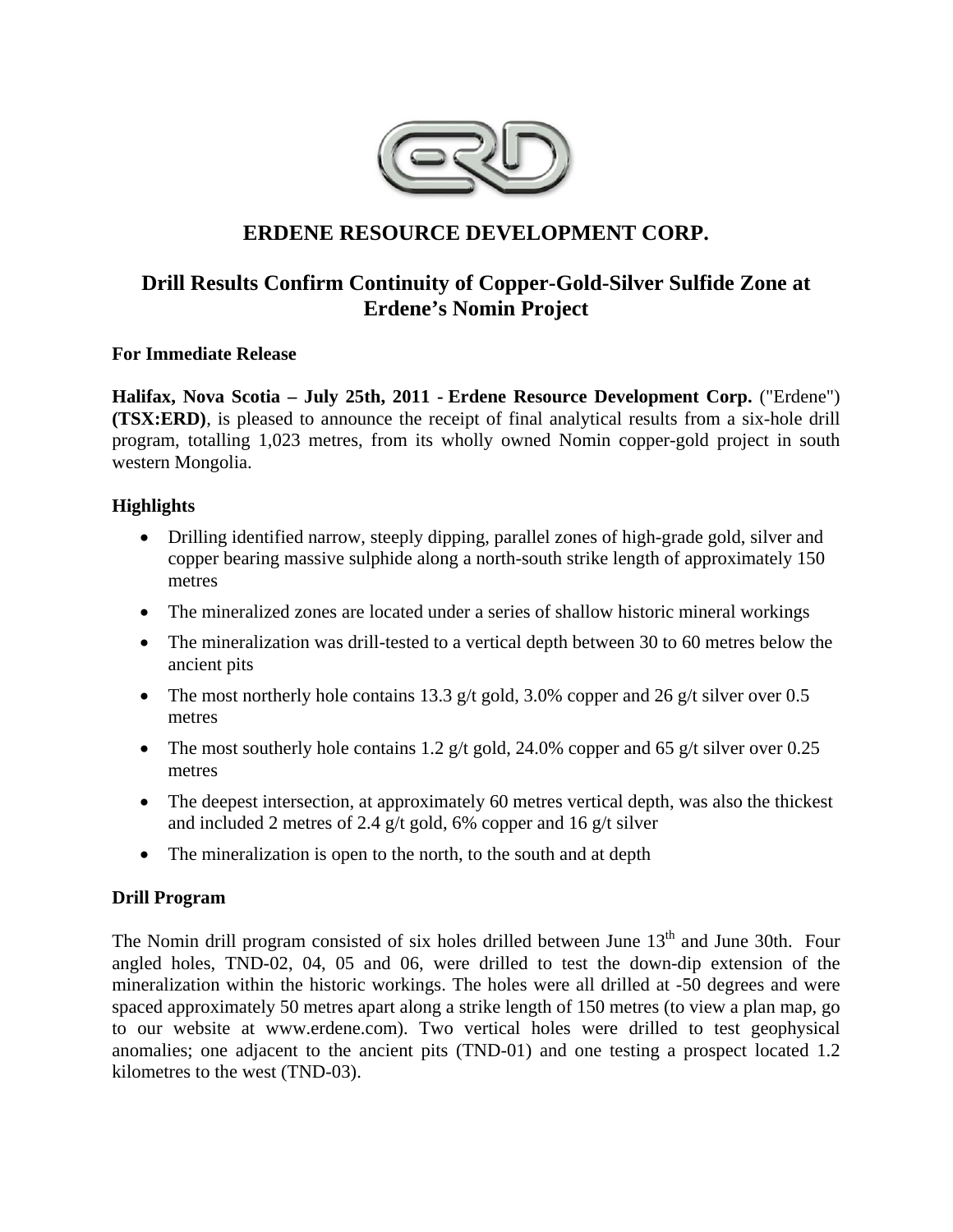Within the area of the ancient pits, the results indicate the presence of two sub-parallel mineralized zones within granodiorite and rhyolitic host rocks. The mineralization is associated with zones of intense magnetite and chlorite alteration and consists of disseminated and massive sulphides.

The hole in the second prospect area, 1.2 kilometres to the west of the ancient pits, intersected a narrow zone of anomalous copper mineralization, assaying 0.5% Cu over 2 metres, within a sheared volcanic host rock. The area between the two prospects is largely covered by recent sediments.

| Hole No.      | From  | To    | Interval $(m)$ | Cu (%) | Au $(g/t)$ | Ag $(g/t)$                   |
|---------------|-------|-------|----------------|--------|------------|------------------------------|
| <b>TND-01</b> | 76    | 86    | 10             | 0.1    |            | $\qquad \qquad \blacksquare$ |
| <b>TND-02</b> | 82    | 90    | 8              | 1.8    | 0.7        |                              |
| Including     | 86    | 88    | $\overline{2}$ | 6.0    | 2.4        | 16                           |
| TND-03        | 90    | 92    | $\overline{2}$ | 0.5    |            | 2                            |
| TND-04        | 64    | 66    | $\overline{2}$ | 0.5    | 0.2        | $\overline{2}$               |
| Including     | 65    | 65.5  | 0.5            | 1.5    | 0.6        | 6                            |
| $TND-05$      | 34    | 37    | 3              | 3.2    | 0.2        | 8                            |
| Including     | 35.75 | 35    | 0.25           | 24.0   | 1.2        | 65                           |
| TND-06        | 48    | 54    | 6              | 0.9    | 2.7        | 6                            |
| Including     | 50.25 | 50.75 | 0.5            | 3.0    | 13.3       | 26                           |

Table 1: Significant Drill Intersections

## **Future Exploration Plans**

Erdene is finalizing plans for additional drilling at Nomin including targeting the Cu-Au-Ag mineralization along strike and at depth. In addition, property-wide geochemical, detailed geological mapping and prospecting surveys are underway. The results of these surveys will be used in conjunction with previously completed magnetic and IP geophysical surveys to define additional drill targets. Whole rock and petrographic studies have also been initiated to further define the style of mineralization and alteration at Nomin.

## **Background**

The Nomin prospect was discovered as a result of a regional-scale reconnaissance exploration program carried out by Erdene in the Southwestern part of Mongolia. The prospect is located in an area that returned a strong regional poly-metallic geochemical anomaly. Prospecting and mapping in the area led to the discoveries of Cu-Ag-Pb-Zn epithermal veins and the historic pits on the Nomin property. Samples collected during the 2010 field season by Erdene geologists returned highly anomalous copper and gold values from the historic workings which are characterized by shallow hand-dug pits with associated waste rock debris.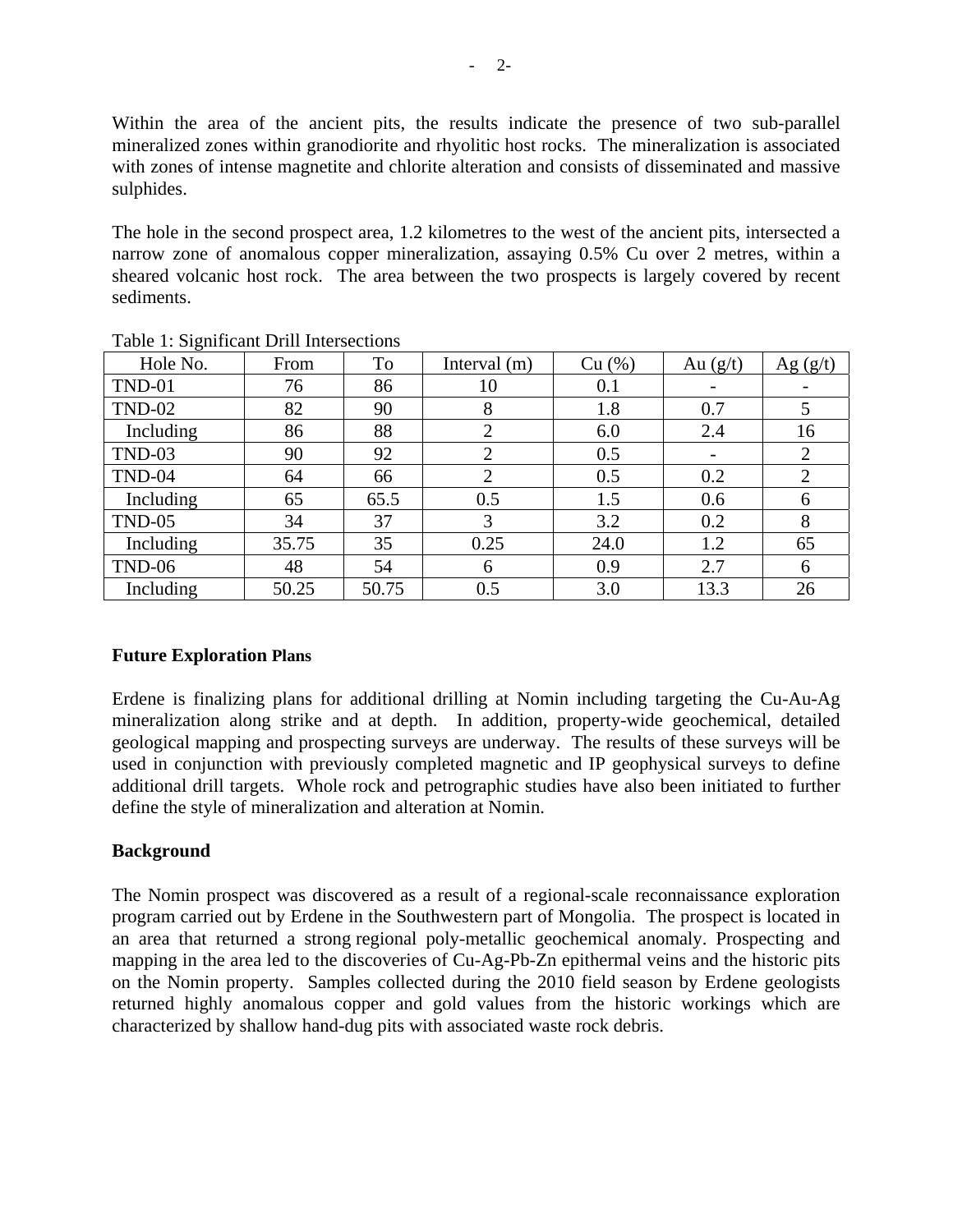### **Qualified Person**

J.C. (Chris) Cowan, P.Eng. (Ontario) is a Qualified Person as that term is defined in National Instrument 43-101 and has reviewed and approved the technical information contained in this news release. All samples have been assayed at SGS Laboratory in Ulaanbaatar, Mongolia. In addition to internal checks by SGS Laboratory, the company incorporates a QA/QC sample protocol utilizing prepared standards, blanks and duplicates.

#### **About Erdene**

Erdene Resource Development Corp. is a diversified resource company with multiple projects in Mongolia, Canada, and the USA, at various stages of development, from exploration to production; all projects are focused on high-growth commodities. In Mongolia, Erdene's principals have over 14 years of experience in the country's resource sector. A dedicated technical and management team have assembled a strong portfolio of molybdenum-copper, copper-gold, and coal projects throughout the country. These projects, and our in-country experience, provide the Company with a unique opportunity to participate in this period of unprecedented economic growth in Mongolia. This growth is fuelled by the discovery and development of a number of World-class mineral projects that are transforming the country into one of Asia's natural resource capitals.

Erdene has a current working capital position of \$4.7 million, including that of its controlled subsidiary Advanced Primary Minerals Corp., with 90,323,377 common shares issued and outstanding and a fully diluted position of 97,841,377 common shares.

### **Forward-Looking Statements**

Certain information regarding Erdene contained herein may constitute forward-looking statements within the meaning of applicable securities laws. Forward-looking statements may include estimates, plans, expectations, opinions, forecasts, projections, guidance or other statements that are not statements of fact. Although Erdene believes that the expectations reflected in such forward-looking statements are reasonable, it can give no assurance that such expectations will prove to have been correct. Erdene cautions that actual performance will be affected by a number of factors, most of which are beyond its control, and that future events and results may vary substantially from what Erdene currently foresees. Factors that could cause actual results to differ materially from those in forward-looking statements include market prices, exploitation and exploration results, continued availability of capital and financing and general economic, market or business conditions. The forward-looking statements are expressly qualified in their entirety by this cautionary statement. The information contained herein is stated as of the current date and is subject to change after that date. The Company does not assume the obligation to revise or update these forward-looking statements, except as may be required under applicable securities laws.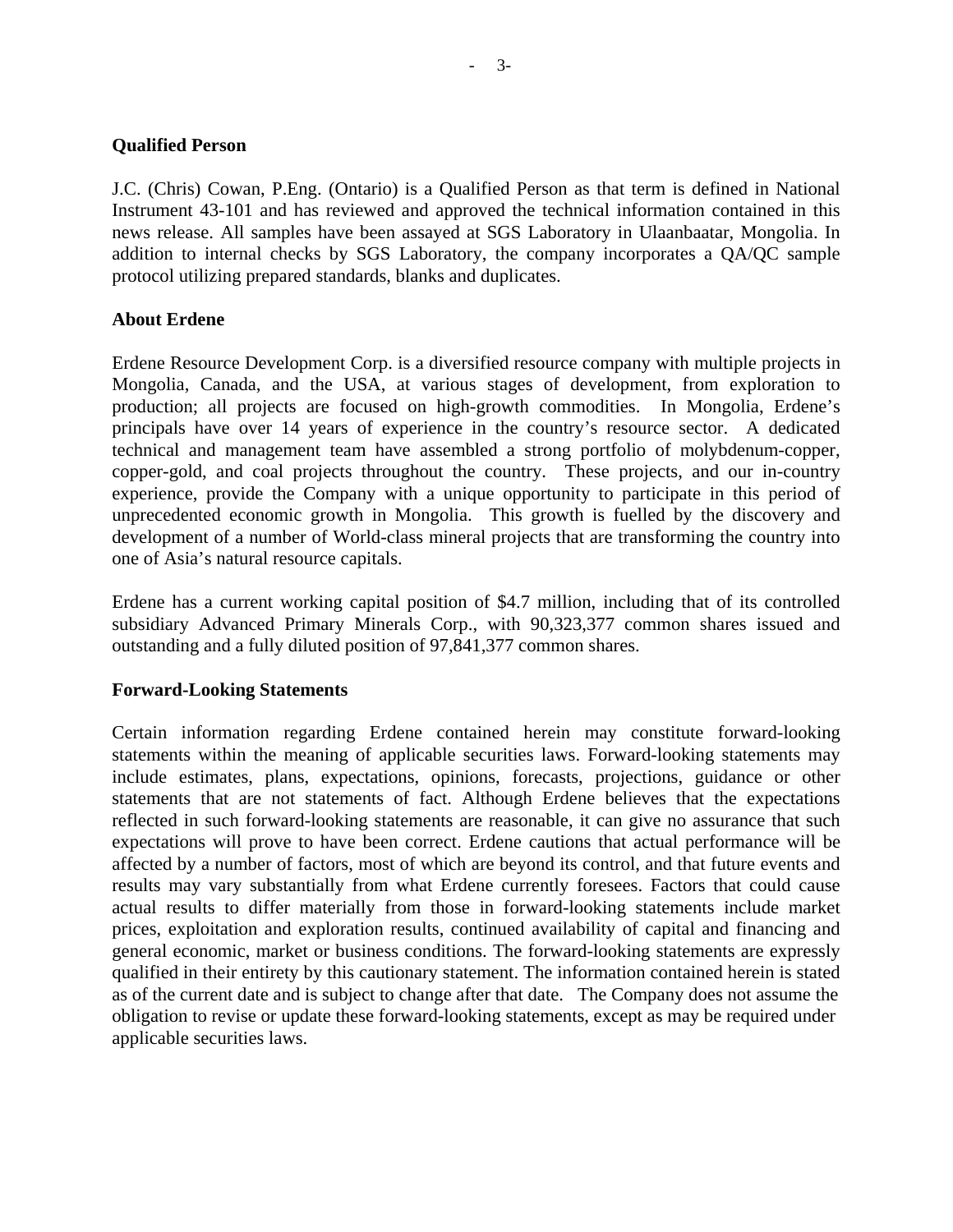## **NO REGULATORY AUTHORITY HAS APPROVED OR DISAPPROVED THE CONTENTS OF THIS RELEASE**

- **30 -** 

#### **Contact information**

#### **Erdene Resource Development Corp.**

Peter C. Akerley, President and CEO or Ken W. MacDonald, Vice President Business Strategy and CFO Phone: (902) 423-6419 E-mail: info@erdene.com www.erdene.com

#### **Renmark Financial Communications Inc.**

Barbara Komorowski: bkomorowski@renmarkfinancial.com Dustin Buenaventura: dbuenaventura@renmarkfinancial.com Phone: (514) 939-3989 or (416) 644-2020 www.renmarkfinancial.com